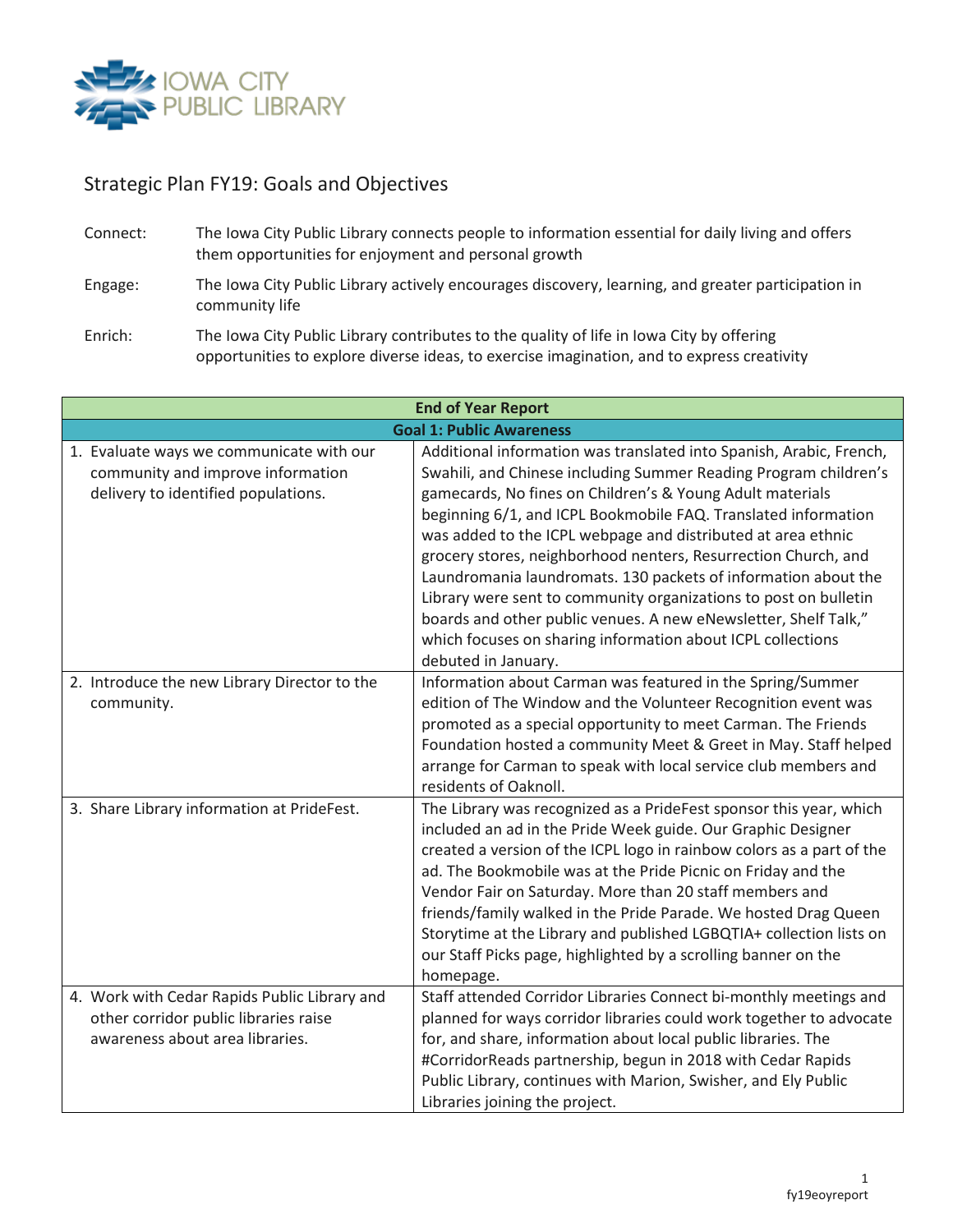| 5. Work with City of Iowa City Communications                                                                                                     | Staff attended weekly meetings and wrote blog and social media                                                                |  |
|---------------------------------------------------------------------------------------------------------------------------------------------------|-------------------------------------------------------------------------------------------------------------------------------|--|
| Staff to share information about Ped Mall                                                                                                         | posts to share that, "The Library is OPEN during construction."                                                               |  |
| reconstruction.                                                                                                                                   | There was an article about the reconstruction project in the                                                                  |  |
|                                                                                                                                                   | Spring/Summer edition of The Window and in eNewsletters. Staff                                                                |  |
|                                                                                                                                                   | maintained a bulletin board with project information and updates                                                              |  |
|                                                                                                                                                   | located in front of the west Ped Mall doors when they were closed                                                             |  |
|                                                                                                                                                   | due to construction.                                                                                                          |  |
| <b>Goal 2: Collaboration</b><br>1. Evaluate service area restrictions and online<br>OverDrive's Instant Digital Card program was discussed at the |                                                                                                                               |  |
| library card sign-up for digital collections.                                                                                                     | October Digital Johnson County meeting. Peer libraries offering the                                                           |  |
|                                                                                                                                                   | digital card were contacted about their experience with the                                                                   |  |
|                                                                                                                                                   | program; responses are currently being collected. A decision about                                                            |  |
|                                                                                                                                                   | joining the program will be made in the spring.                                                                               |  |
| 2. Explore collaboration with schools and                                                                                                         | Meetings with Kristi Harper from the ICCSD and staff from the                                                                 |  |
| Public Libraries of Johnson County to create                                                                                                      | North Liberty Community Library and Coralville Public Library have                                                            |  |
| a single use student library card that serves                                                                                                     | taken place. The Student AIM card is the result of these meetings                                                             |  |
| multiple library locations.                                                                                                                       | and will be implemented in August.                                                                                            |  |
| 3. Consider a collaboration/partnership to                                                                                                        | We are still in the consideration phase and determining what the                                                              |  |
| provide a series of programs focused on                                                                                                           | program series will focus on and who our partners will be.                                                                    |  |
| effective parenting and how children learn.                                                                                                       |                                                                                                                               |  |
| 4. Collaborate with Obermann Center for the                                                                                                       | ICPL hosted a number of sessions which were aired live on Channel                                                             |  |
| Obermann History Symposium 2019 focusing                                                                                                          | 10 and added to the Library's collection.                                                                                     |  |
| on disabilities.                                                                                                                                  |                                                                                                                               |  |
| 5. Investigate collaboration with Elder Services                                                                                                  | We focused on the Lobby Stop pilot program, improving access for                                                              |  |
| or other agencies to improve access for At                                                                                                        | At Home and aging patrons who live at the four sites served. As of                                                            |  |
| Home services.                                                                                                                                    | June 11, 359 people visited a Lobby Stop and 335 items were<br>checked out. Staff offered four Tales & Travel memory programs |  |
|                                                                                                                                                   | each month at five different facilities. Staff contributed information                                                        |  |
|                                                                                                                                                   | about the Tales & Travel program to "On the Go with Senior                                                                    |  |
|                                                                                                                                                   | Services: Library Programs for Anytime and Anyplace," a                                                                       |  |
|                                                                                                                                                   | forthcoming publication from Libraries Unlimited, expected in                                                                 |  |
|                                                                                                                                                   | January 2020.                                                                                                                 |  |
| 6. Work with City and other partners to                                                                                                           | Equity Toolkit work was completed and final reports written for the                                                           |  |
| implement the Racial Equity Toolkit                                                                                                               | City's Office of Equity and Human Rights.                                                                                     |  |
| initiatives.                                                                                                                                      |                                                                                                                               |  |
|                                                                                                                                                   | <b>Goal 3: Programs</b>                                                                                                       |  |
| 1. Contribute programming to RAGBRAI and                                                                                                          | There were two events, an open-video play, with 150 participants.                                                             |  |
| Downtown Block Party events.                                                                                                                      | Jason Snell, a mind musician, attended by 50 people.                                                                          |  |
| 2. Participate in fall Gallery Walk to share                                                                                                      | Done.                                                                                                                         |  |
| refurbished Hazel Westgate collection.<br>3. Evaluate future of the Children's Gardens                                                            | Area is currently under construction.                                                                                         |  |
| with Ped mall redesign.                                                                                                                           |                                                                                                                               |  |
| 4. Evaluate Special Access Browsing Hour.                                                                                                         | Meetings between the Library and the Iowa City Autism Community                                                               |  |
|                                                                                                                                                   | Group are scheduled. We hope to offer an online survey to their                                                               |  |
|                                                                                                                                                   | group in January.                                                                                                             |  |
| 5. Increase classes offered in Digital Media Lab                                                                                                  | 13 new classes were developed. 25 classes were offered in the                                                                 |  |
| (DML).                                                                                                                                            | second half of the fiscal year.                                                                                               |  |
| 6. Continue history tour programming,                                                                                                             | History tour programming was postponed until 2020.                                                                            |  |
| including taping of tours if possible.                                                                                                            |                                                                                                                               |  |
| 7. Evaluate STEAM Fest and Comic Con as                                                                                                           | Lib Con was very successful with more than 700 people attending.                                                              |  |
| ongoing annual events.                                                                                                                            | Our 2 <sup>nd</sup> Lib Con event will be held August 10, 2019.                                                               |  |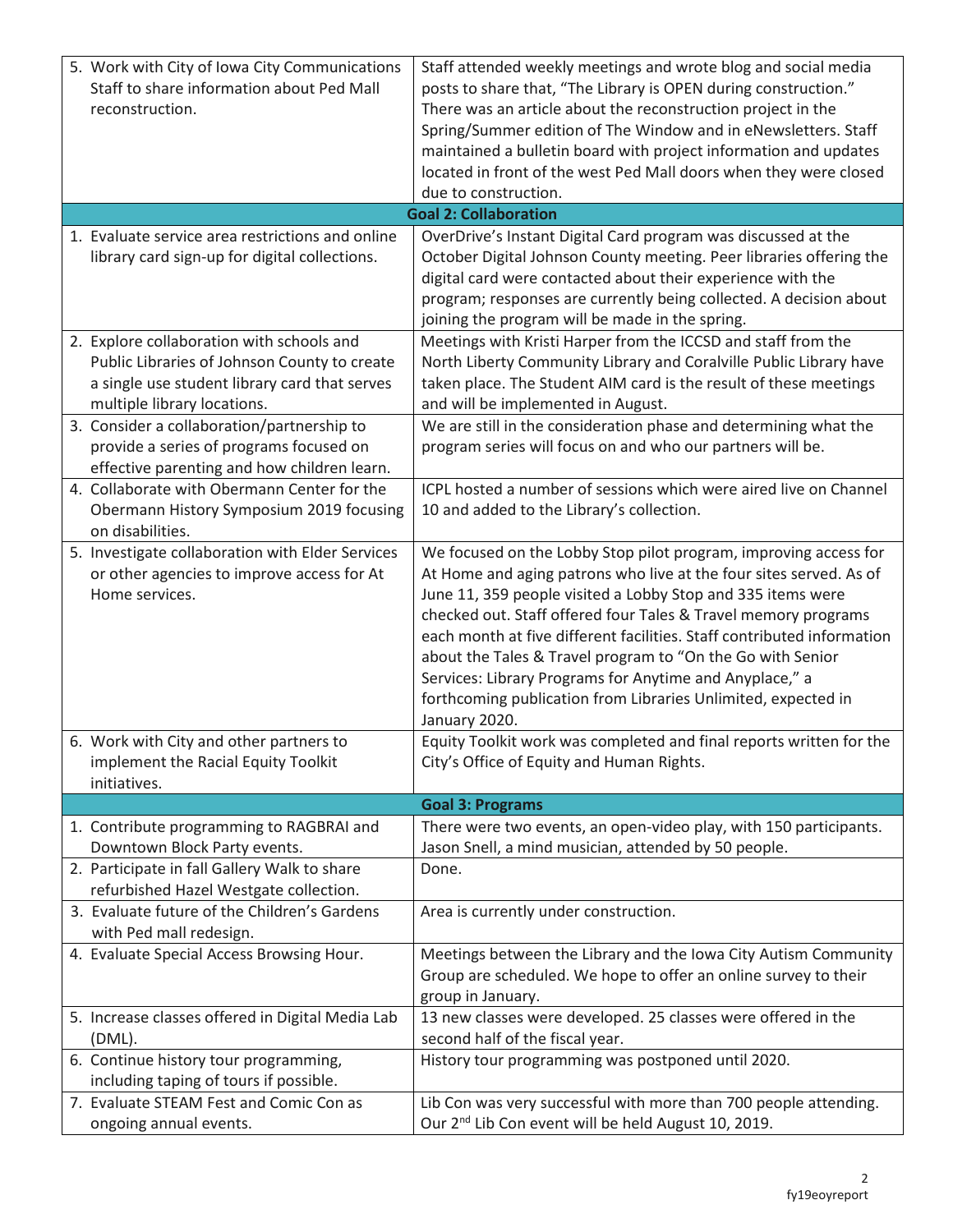| 8. Evaluate use of Project Outcome to measure                                                                                                                                    | Staff are evaluating the use of Project Outcome with the new                                                                                                                                                                                                                                                      |
|----------------------------------------------------------------------------------------------------------------------------------------------------------------------------------|-------------------------------------------------------------------------------------------------------------------------------------------------------------------------------------------------------------------------------------------------------------------------------------------------------------------|
| the impact of library programming on                                                                                                                                             | director and making plans for future outcome measurement.                                                                                                                                                                                                                                                         |
| patrons and the community.                                                                                                                                                       |                                                                                                                                                                                                                                                                                                                   |
|                                                                                                                                                                                  | <b>Goal 4: Content</b>                                                                                                                                                                                                                                                                                            |
| 1. Digitize historical lowa City newspapers.                                                                                                                                     | The site contains 55 newspaper titles and 141,840 newspaper<br>pages that are browsable and keyword searchable.                                                                                                                                                                                                   |
| 2. Ensure collection development reflects<br>changes in circulation and marketplace.                                                                                             | Five years of data comparing collection budget allocations,<br>circulation, and collection size was compiled and shared with the<br>selection team to identify trends. Selectors will identify needed<br>changes to the collection plan and future materials budget in the<br>coming months.                      |
| 3. Evaluate streaming video service.                                                                                                                                             | At the beginning of January, we moved the credit limit to 10.<br>Overall, 81.9% of Kanopy users were satisfied.                                                                                                                                                                                                   |
| 4. Add experience kits that provide resources<br>to engage in activities or projects, such as<br>birdwatching or stargazing.<br>5. Add a platform to the Digital History Project | Kits were introduced in February thanks to a generous grant from<br>the Community Foundation of Johnson County. 21 Discovery Kits<br>were added: 10 for children and 11 for adults.<br>IT installed the Islandora/Fedora system to move local history                                                             |
| (DHP) to collect and record local history<br>stories.                                                                                                                            | articles from the blog to the Digital History. Blog posts that would<br>work well on the DHP were identified.                                                                                                                                                                                                     |
| 6. Evaluate Library's institutional archives and<br>plan for long-term selection, preservation,<br>and digitization.                                                             | A collection plan is currently being written to explain the purpose of<br>the archives, identify what we preserve, the formats we have, and<br>who has access to it. Nancy Kraft from the University of Iowa<br>Libraries evaluated the archives and our current workflow and<br>helped identify areas for focus. |
| 7. Consider use of MOBIUS or similar system to<br>offer easy access to off-site collections and<br>improve delivery of materials between<br>libraries.                           | MOBIUS was researched and determined to be unnecessary at this<br>time. We have benefited from the affordability and convenience of<br>working with Chomp delivery service to transport materials<br>between local libraries.                                                                                     |
|                                                                                                                                                                                  | <b>Goal 5: Technology</b>                                                                                                                                                                                                                                                                                         |
| 1. Upgrade Digital History Project content<br>management system.                                                                                                                 | The Islandora/Fedora, an open-source software platform for digital<br>collections, was installed and configured. A sample collection to add<br>to the site has been identified. Work will continue into FY20 with<br>migrating the digital collections.                                                           |
| 2. Review Bookmobile technology.                                                                                                                                                 | A television monitor and laptop were replaced due to wear and tear<br>this year. We evaluated changes to strengthen the Bookmobile Wifi<br>signal and made some modifications.                                                                                                                                    |
| 3. Consider additional resources for Digital<br>Media Lab.                                                                                                                       | Classes using the virtual goggles and the WACOM drawing pads<br>were created and offered.                                                                                                                                                                                                                         |
| 4. Consider an online community calendar                                                                                                                                         | Preliminary meetings were held.                                                                                                                                                                                                                                                                                   |
| 5. Complete upgrade to the library catalog<br>(Virtual Branch).                                                                                                                  | A working group established a set of features and requirements. A<br>working prototype is in place and is being used for development<br>and testing. We will get feedback from staff in the next calendar<br>year.                                                                                                |
| 6. Develop and launch new personalized<br>patron account interface (Virtual Branch.)                                                                                             | The patron interface is part of the library catalog upgrade project<br>above and is being implemented along the same timeline.                                                                                                                                                                                    |
| 7. Evaluate library hold delivery via CHOMP.                                                                                                                                     | Staff began using CHOMP for North Liberty Community Library<br>Open Access returns because of the significant cost savings of using<br>CHOMP Use of CHOMP by the community for holds delivery is low.                                                                                                             |
| 8. Begin discussion of a multi-library ILS system<br>that includes ICPL.                                                                                                         | Discussion has been tabled.                                                                                                                                                                                                                                                                                       |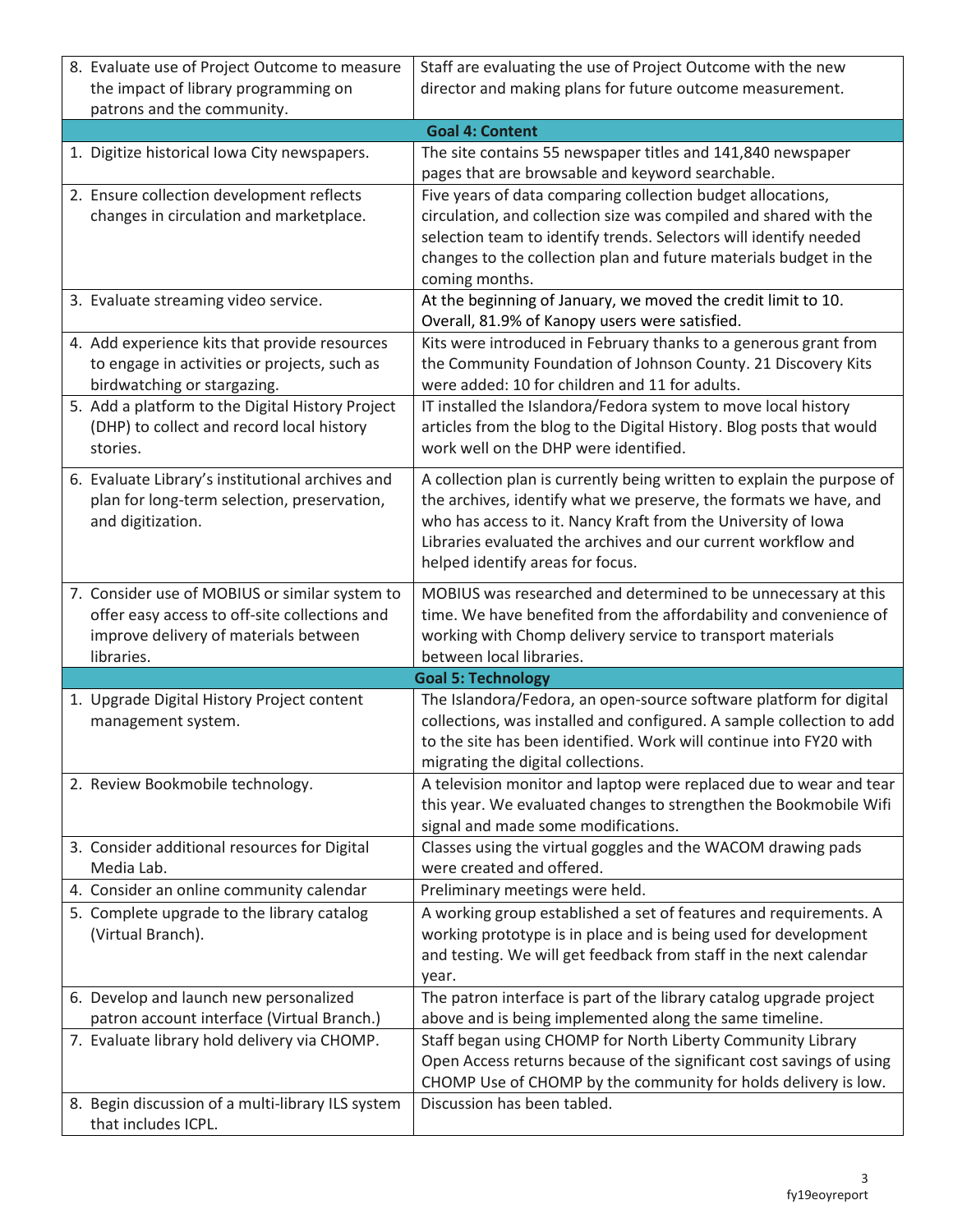| 9. Consider sending notices via text message.    | Staff resources have focused on catalog improvements. If             |
|--------------------------------------------------|----------------------------------------------------------------------|
|                                                  | warranted, we will implement text notification as a part of the      |
|                                                  | catalog project. A decision will be made in the spring.              |
| 10. Formalize and document PCI Compliance.       | A working group has been established and is reviewing PCI            |
|                                                  | compliance documentation toward creation of a policy and             |
|                                                  | procedures.                                                          |
| 11. Prepare for end of Channel 20                | A press release announced the cessation of Channel 20 on April 2.    |
|                                                  | Programs are now shared live and available via the                   |
|                                                  | thelibrarychannel, ICPL's YouTube channel.                           |
|                                                  | <b>Goal 6: Space/Facilities</b>                                      |
| 1. Investigate the need for a dedicated          | An outreach vehicle would be particularly useful when preparing      |
| outreach vehicle.                                | and executing Stories in the Park programming in the summer,         |
|                                                  | especially if supplies to support the program would be available in  |
|                                                  | the vehicle. When staff visited school sites to preregister kids for |
|                                                  | SRP in the spring of 2019, there were 2 occurrences where a          |
|                                                  | different vehicle had to be used because the travel van had been     |
|                                                  | reserved for an outreach event. With the possibility for the         |
|                                                  | Bookmobile housed further from the Library in the future, we         |
|                                                  | anticipate more need for a travel/outreach vehicle or different      |
|                                                  | scheduling of the Maintenance Van and Travel Van.                    |
| 2. Plan for replacement of public access         | Funding for this project is now in FY22, so this should be moved to  |
| computer workstation furniture.                  | FY20.                                                                |
| 3. Repurpose old Circulation Desk space and      | Remodeling was completed and features additional space for holds,    |
| address holds shelves available.                 | space for book sales from The Book End, and library card             |
|                                                  | registration. A new display to highlight book club kits, circulating |
|                                                  | equipment, and Discovery kits will be added soon.                    |
| 4. Identify areas that need to be re-carpeted;   | This project is now in the City 2022 CIP budget; move this objective |
| update budget for replacement.                   | to FY20.                                                             |
| 5. Work with the City of Iowa City to identify   | The cold winter was hard on the Bookmobile; the heat did not work    |
| long term storage location for the               | on many occasions. All concur an indoor storage location in the      |
| Bookmobile.                                      | winter would help. Staff have discussed indoor parking with City of  |
|                                                  | Iowa City Equipment Division staff and we hope to have an indoor     |
|                                                  | storage location for the 2019/2020 winter season.                    |
| 6. Plan for replacement of the toddler, CD, and  | A budget request was made for FY20. Budget request was not           |
| puzzle shelving in the Children's                | approved in operating budget.                                        |
| Department.                                      |                                                                      |
| 7. Replace HVAC components in the FY19 CIP       | This project is complete.                                            |
| budget.                                          |                                                                      |
| 8. Install generator backup for server room.     | This will be completed before the end of the fiscal year. We needed  |
|                                                  | to replace the HVAC components first.                                |
|                                                  | <b>Goal 7: Staffing</b>                                              |
| 1. Assist the Board as needed in the hiring of a | New Director hired.                                                  |
| new library director.                            |                                                                      |
| 2. Develop a transition plan including Board     | The Transition Committee was disbanded in June.                      |
| and staff to work with the new director,         |                                                                      |
| including a feedback process after six           |                                                                      |
| months.                                          |                                                                      |
| 3. Identify training needs; offer training.      | The staff training group will be established in FY20.                |
| 4. Evaluate Bookmobile summer Fridays and        | Staff trained to work on the Help Desk are rotating through the      |
| plan for staffing if continued.                  | summer 2019 Bookmobile schedule to support the five-day-a-week       |
|                                                  | summer operations. Hiring a Bookmobile Aide has helped with          |
|                                                  | keeping the Bookmobile stocked with materials and rotating           |